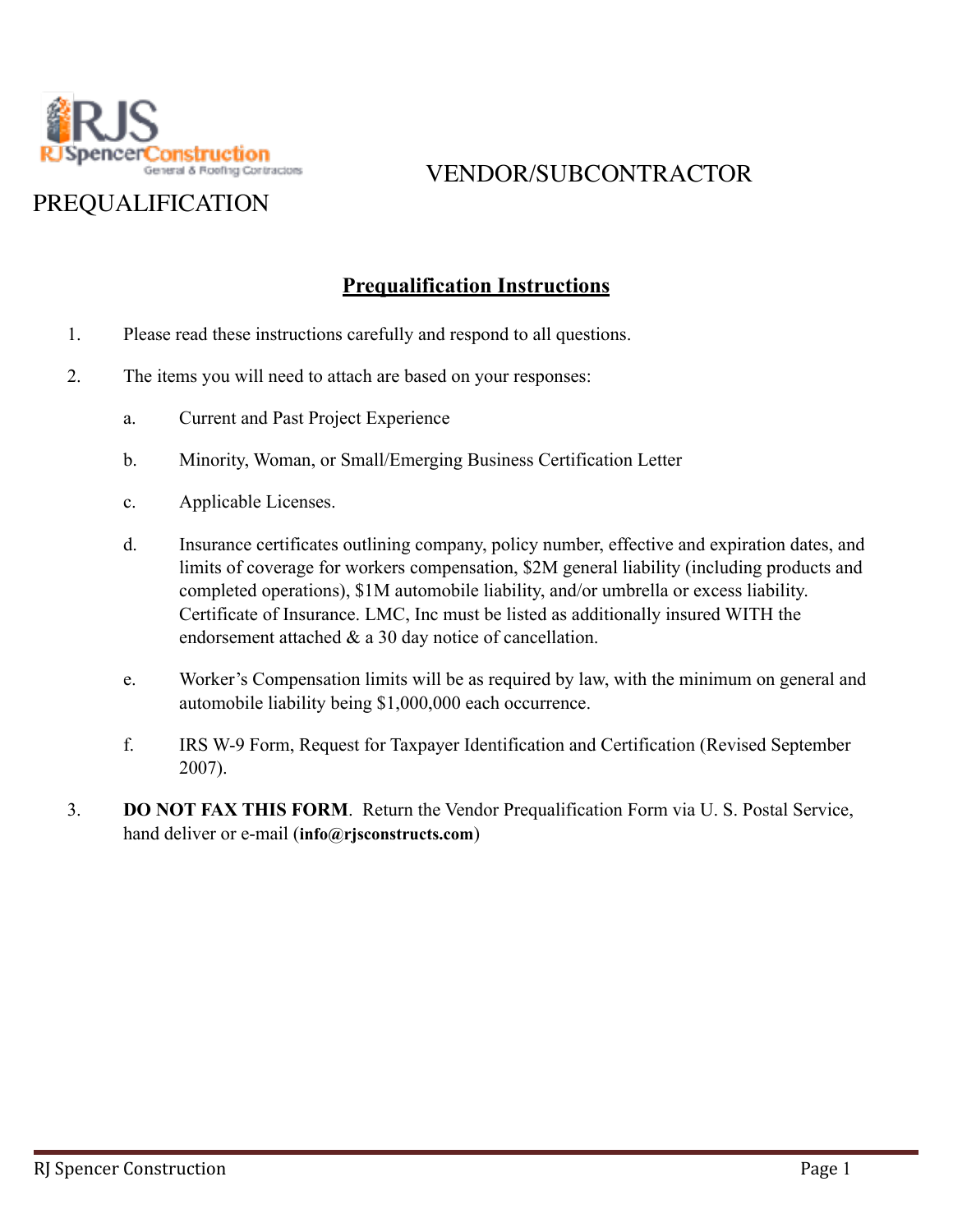

# PREQUALIFICATION

| Submitted<br>to: | <b>RJ Spencer Construction</b> | Phone: | 786-443-5346                  |
|------------------|--------------------------------|--------|-------------------------------|
|                  | 2745 NW 208 Terr.              |        |                               |
|                  | <b>Miami, FL 33056</b>         |        | Email: info@rjsconstructs.com |

#### **Section 1 – Company Information**

| Company<br>Name:          |          | Corporation           |
|---------------------------|----------|-----------------------|
| Mailing<br>Address:       |          | Partnership           |
| City, State,<br>Zip:      |          | Individual            |
| <b>Street</b><br>Address: |          | Joint Venture         |
| City, State,<br>Zip:      |          | Other                 |
| Principal<br>Office:      |          | Dun & Bradstreet No.: |
| City, State,<br>Zip:      |          | Federal ID or SS#:    |
| Phone:                    | E-mail:  |                       |
| Fax:                      | Website: |                       |
| Contact<br>Name:          |          |                       |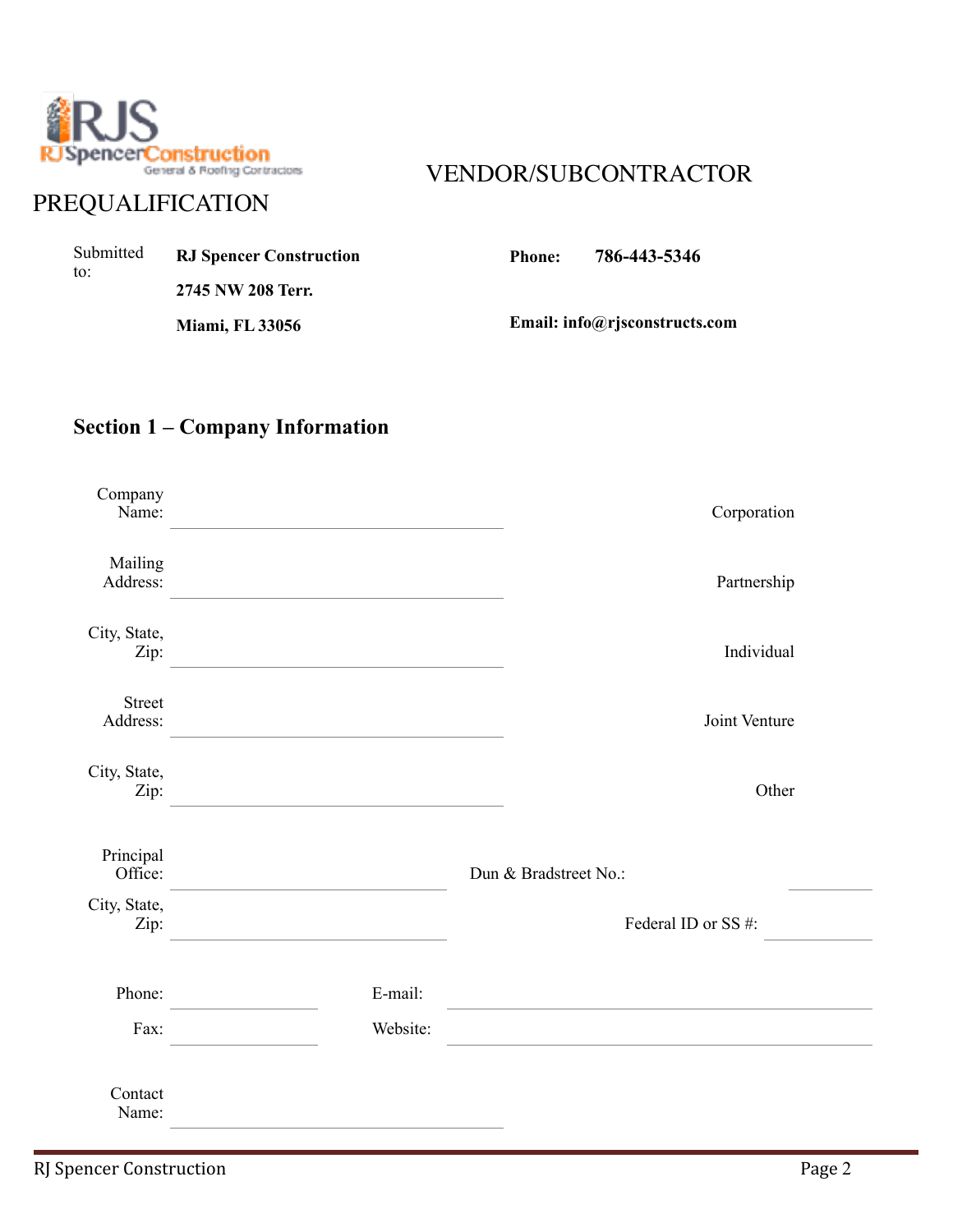

#### PREQUALIFICATION

Project Name (if applicable):

Scope(s) of work for which you are prequalifying :

Thank you for your interest in LMC Construction. In order to develop a more complete knowledge of your Company and better match future Company opportunities to your Company's capabilities please complete this form and return to: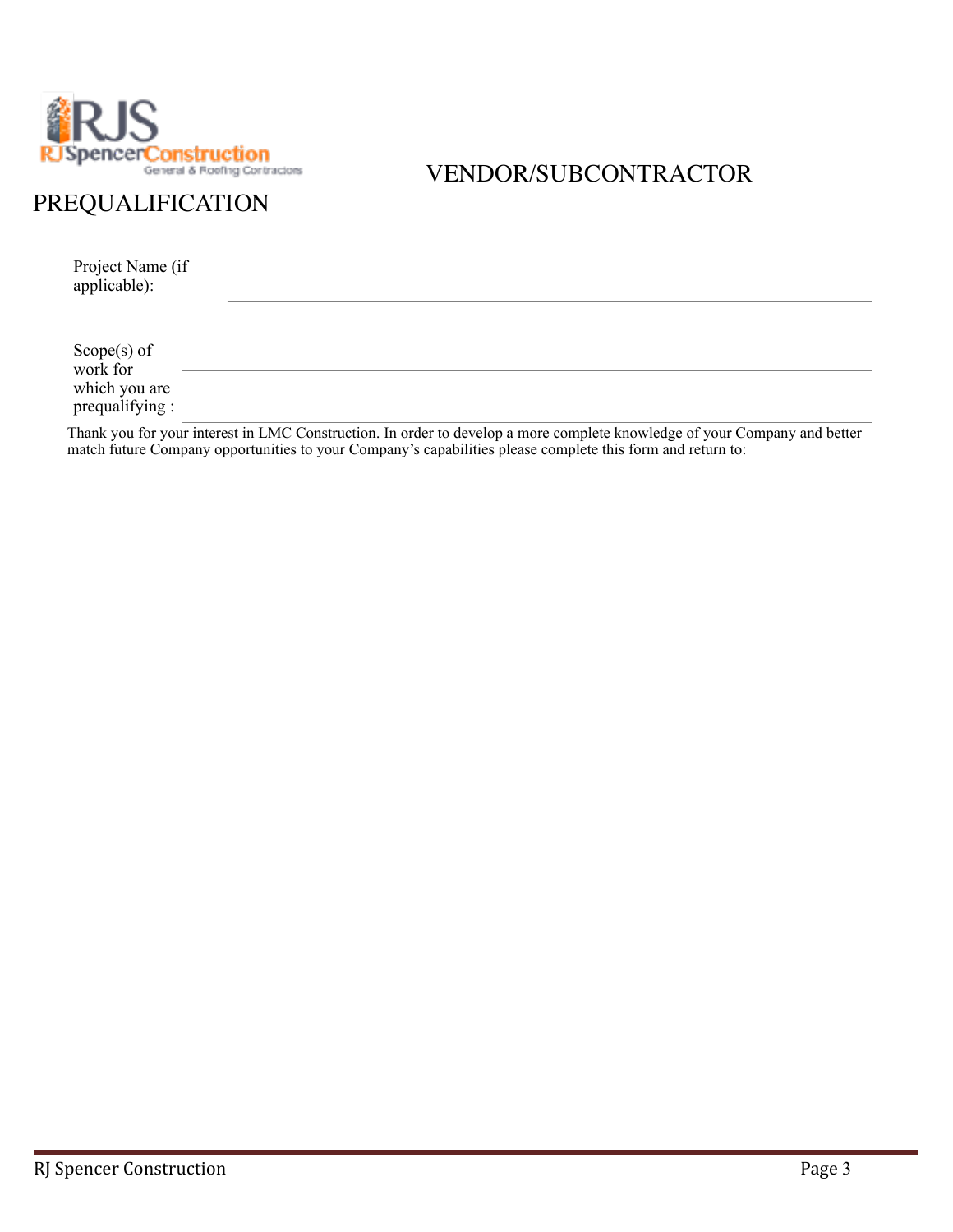

# PREQUALIFICATION

## **Section 2 - Organization**

| 1. | In what year was your firm established?                     |                                                                                                                                                             |     |                |
|----|-------------------------------------------------------------|-------------------------------------------------------------------------------------------------------------------------------------------------------------|-----|----------------|
| 2. | name?                                                       | How many years has your organization been in business under its present business                                                                            |     |                |
| 3. | List any former names your organization has operated under: |                                                                                                                                                             |     |                |
| 4. | Is your company a subsidiary or affiliate of another firm?  |                                                                                                                                                             | Yes | N <sub>0</sub> |
|    | If yes, what is the parent company's name?                  |                                                                                                                                                             |     |                |
| 5. | Date of incorporation:                                      | If your organization is a corporation, to include limited liability corporation, answer the following:<br><u> 1980 - Johann Barbara, martxa alemaniar a</u> |     |                |
|    | State of incorporation:                                     |                                                                                                                                                             |     |                |
|    | Name of CEO:                                                |                                                                                                                                                             |     |                |
|    | Name of President:                                          |                                                                                                                                                             |     |                |
|    | Name of Vice President(s):                                  |                                                                                                                                                             |     |                |
|    |                                                             |                                                                                                                                                             |     |                |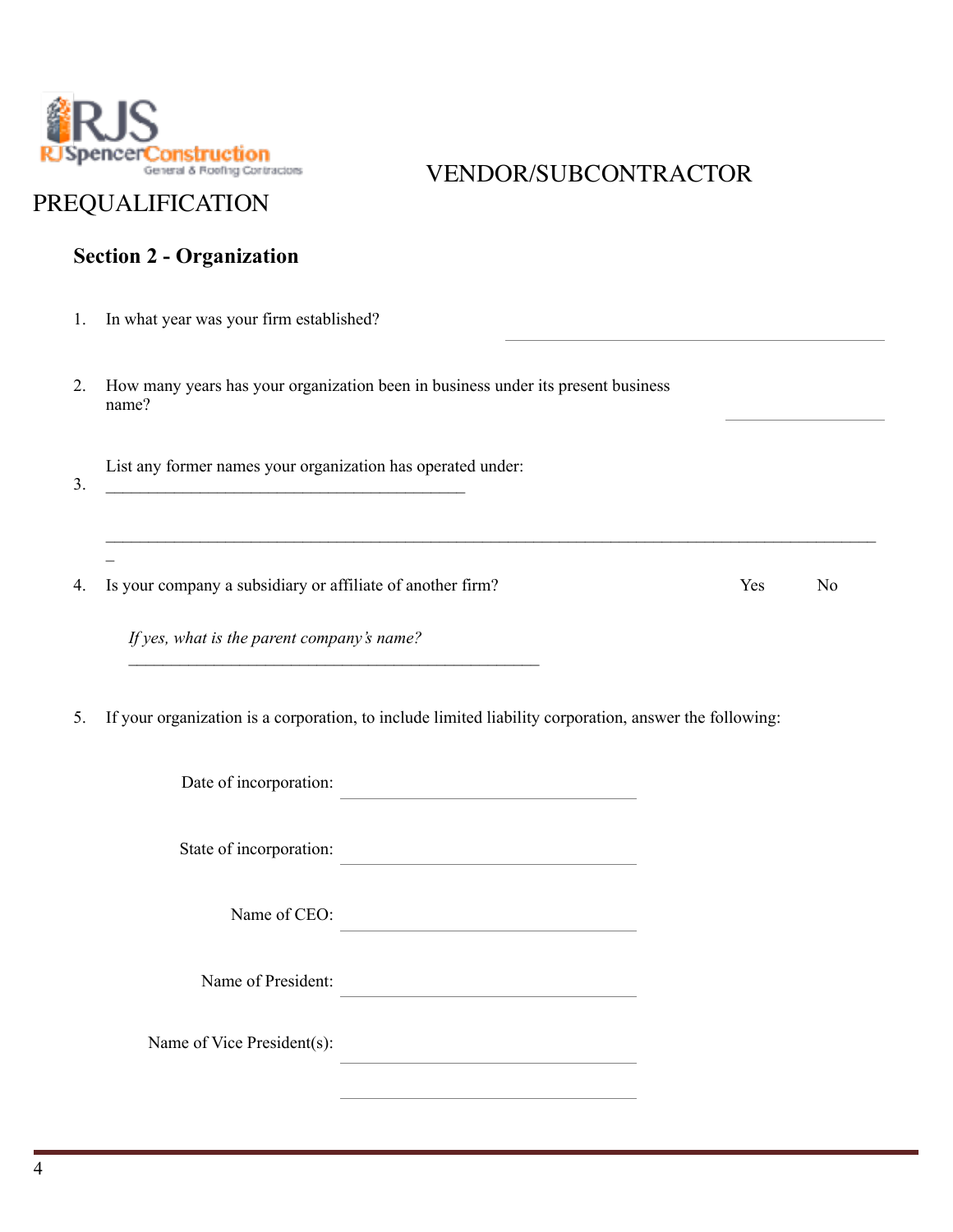

#### PREQUALIFICATION

Name of Secretary:

Name of Treasurer:

6. If your organization is a partnership, to include limited liability partnership, answer the following:

Date of partnership:

Type of partnership (if applicable):

Names of General Partners: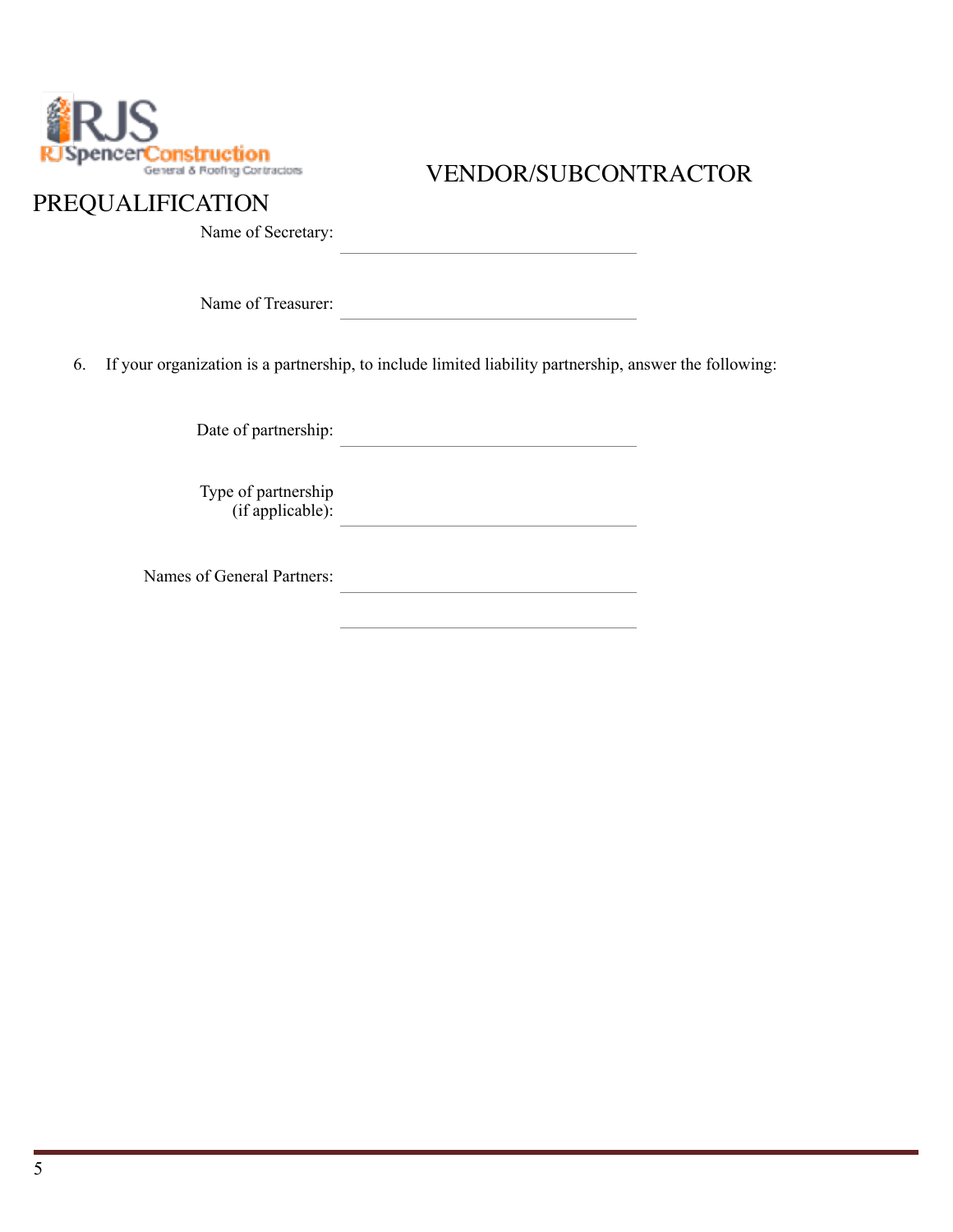

#### PREQUALIFICATION

7. If your organization is individually owned, answer the following:

Date of organization:

Name of owner:

8. If the form of your organization is other than those listed above, describe it and name the principals:

9. Is your firm currently certified as:

Minority Owned Woman Owned Emerging Small Business

Disadvantaged Business

10. Please Provide MBE/WBE/DBE or ESB Certification No.

#### **Section 3 -Licensing**

- 1. Has a complaint ever been filed with a State Licensing Board against your firm? *If yes, please describe:*
- 2. Indicate licenses, with license numbers, for which you are qualified to do business, (i.e. electrical, fire protection, state or county business licenses, etc.).

| License type | License<br>number |  |
|--------------|-------------------|--|
| License type | License<br>number |  |

#### **Section 4 - Experience**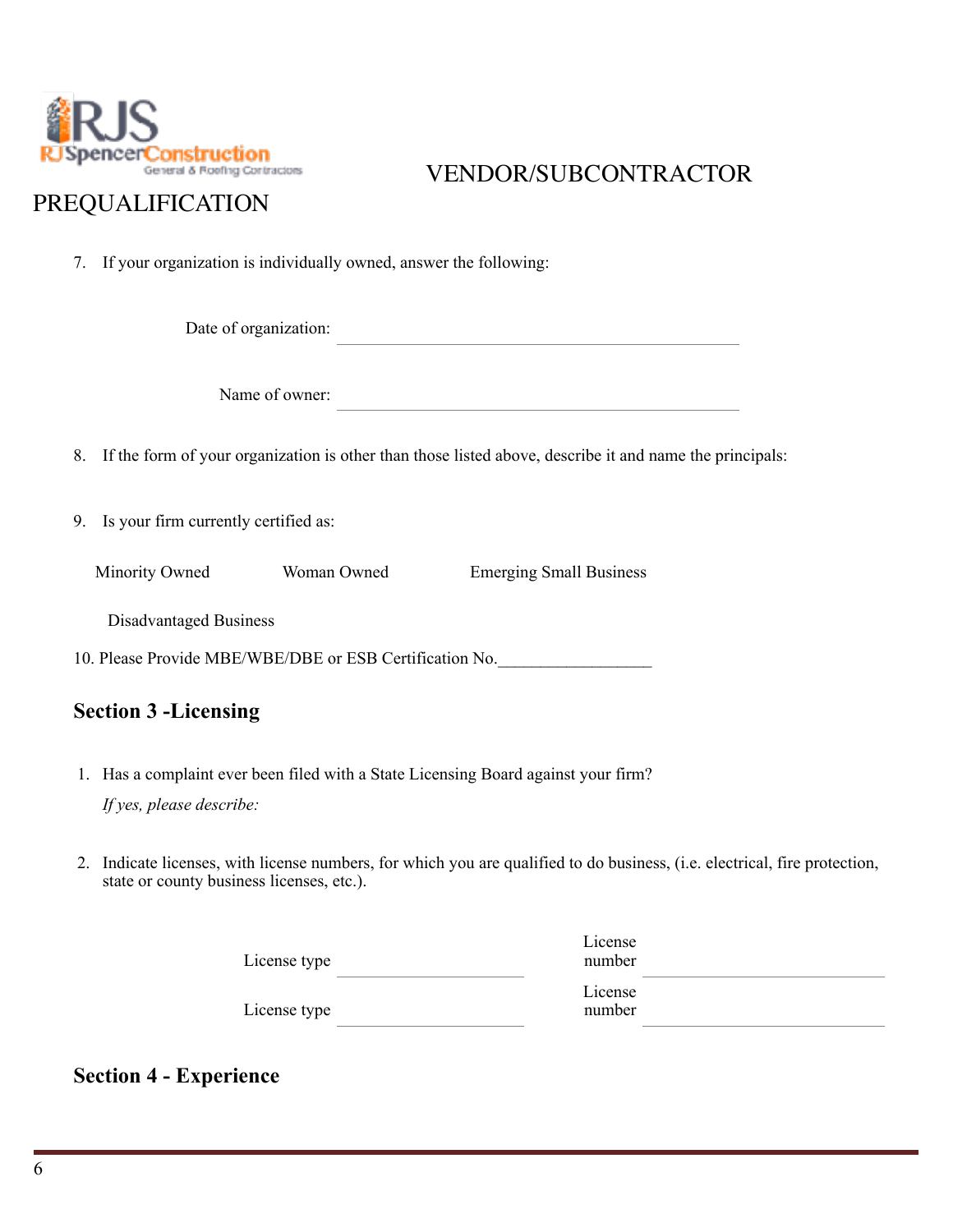

| 1. | Provide the specific categories of work that your organization normally performs                                                                                                     |     |                |
|----|--------------------------------------------------------------------------------------------------------------------------------------------------------------------------------------|-----|----------------|
| 2. | Has your organization within the last five years ever failed to complete any work<br>awarded?                                                                                        | Yes | N<br>$\Omega$  |
|    | If yes, please describe:                                                                                                                                                             |     |                |
|    |                                                                                                                                                                                      |     |                |
|    | 3. Are there any judgments, claims, or arbitration proceedings or suits pending or<br>outstanding against your organization or its officers within the last five years?              | Yes | N<br>$\Omega$  |
|    | If yes, please describe:                                                                                                                                                             |     |                |
|    | 4. Has your organization filed any lawsuits or requested arbitration with regard to contracts<br>within the last five years?                                                         | Yes | N<br>$\Omega$  |
|    | If yes, please describe:                                                                                                                                                             |     |                |
|    |                                                                                                                                                                                      |     |                |
|    | 5. Within the last five years, has any officer or principal of your organization ever been an<br>officer or principal of another organization when it failed to complete a contract? | Yes | N <sub>0</sub> |
|    | If yes, please describe:                                                                                                                                                             |     |                |

- 6. **On a separate sheet**, list 3 major projects your organization has *in progress* for the scope of work that you are prequalifying for. Provide the following information for **each** project:
	- Project Name
	- Owner
	- Architect
	- General Contractor
	- GC contact name & phone number
	- Contract amount
	- Percentage complete (your scope)
	- Percentage of subcontracted work
	- Scheduled completion date
- 7. **On a separate sheet**, list 3 major projects your organization *has completed* for the scope of work that you are prequalifying for in the last five years. Provide the following information for **each** project: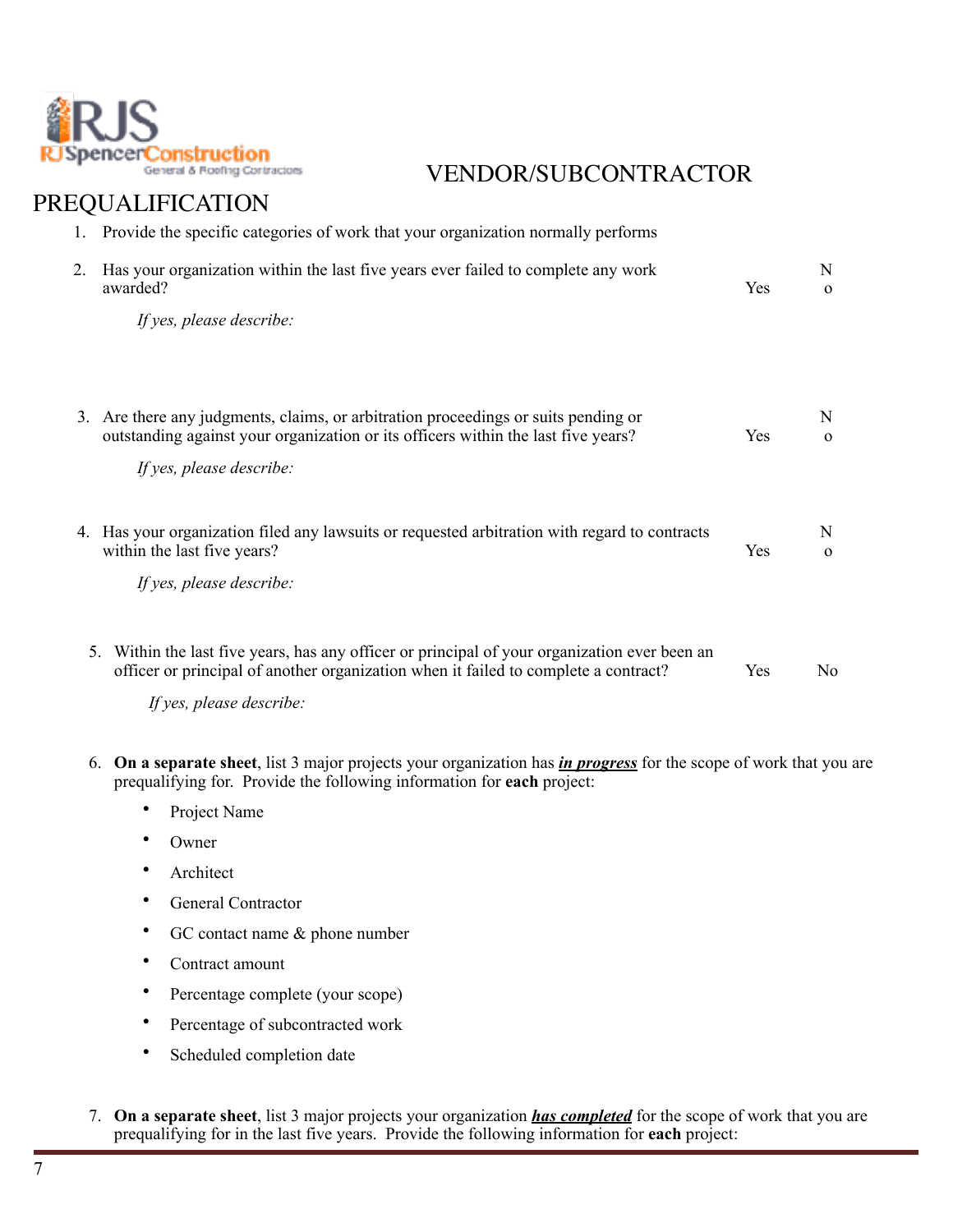

#### PREQUALIFICATION

- Project Name
- Owner
- Architect
- General Contractor
- GC contact name & phone number
- Contract amount
- Date of completion
- Percentage of work performed with your own forces
- 8. Indicate the type of projects in which your company has experience: (*check all that apply)*

| Commercial/Mixed<br>Use    | Cultural/<br>Community   | Health Care               | Industrial |
|----------------------------|--------------------------|---------------------------|------------|
| Single Family<br>Residence | Multi-Family Residential | Institutional/Educational |            |

- 9. In what geographic range from your principle office are you are willing to travel:
	- $+/- 100$  Miles  $+/- 200$  Miles  $+/- 400$  Miles Any Areas
- 10. Indicate the size projects your company can perform: (*check only one*):

| $<$ \$50K   | $\leq$ \$100K | $$100 - $500K$ | $$500K - $1M$ |
|-------------|---------------|----------------|---------------|
| $$1M - $2M$ | $$2M - $5M$   | $$5M - $10M$   | > \$10M       |

11. What scope(s) of work do you typically subcontract to other companies?

#### **Section 5 - References**

- 1. **On a separate sheet,** list 4 trade/credit references. Provide the following information for each reference:
	- Company Name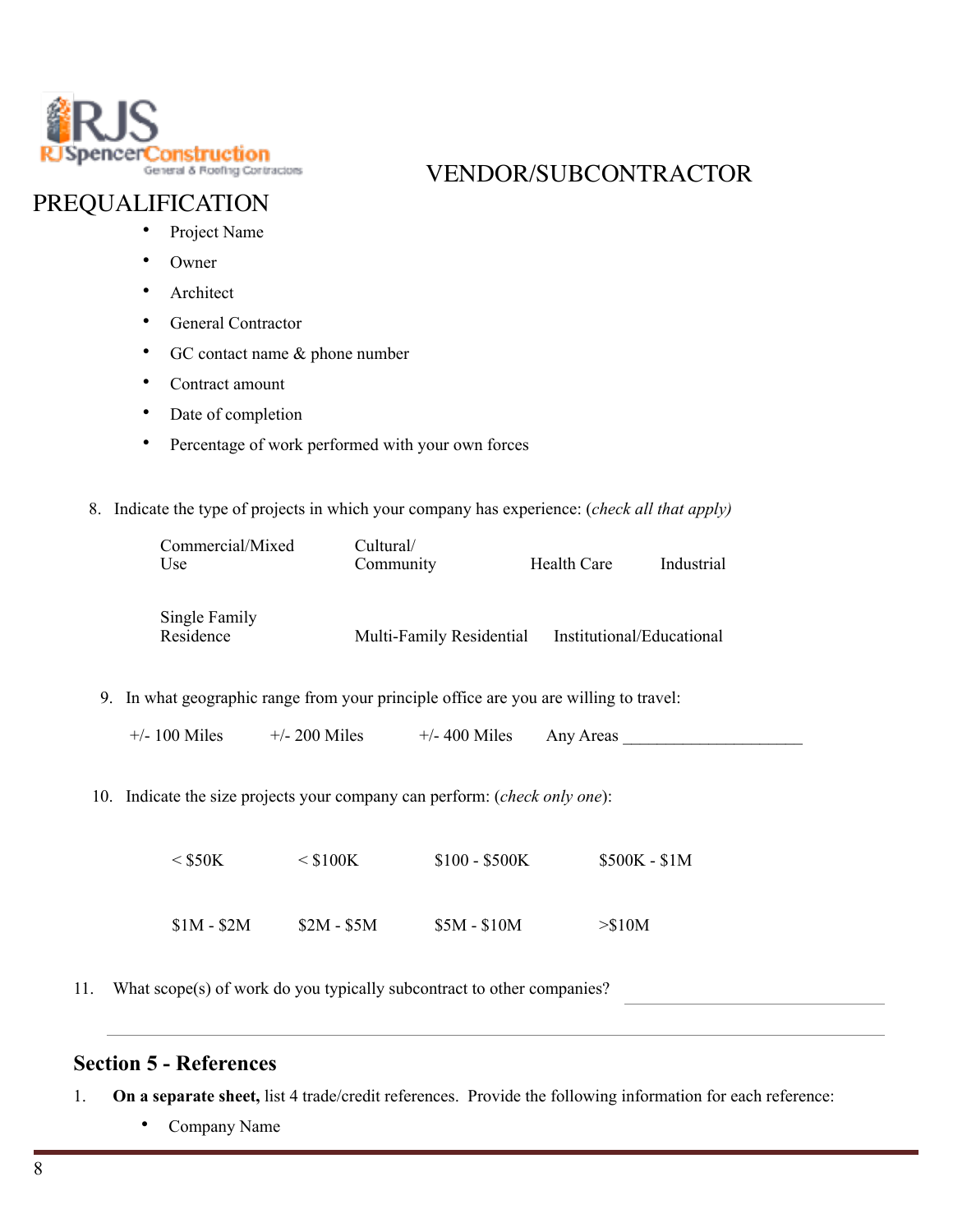

#### PREQUALIFICATION

- Address
- Telephone Number
- Contact Name

#### **Section 8 – Signature**

 **being duly sworn, deposes and says that the information provided on the prequalification application herein is true and sufficiently complete so as not to be misleading.** 

| Firm Name:                                               |  |
|----------------------------------------------------------|--|
| By:                                                      |  |
| <b>Title:</b>                                            |  |
|                                                          |  |
| Subscribed and sworn before me this day of 5.10 and 5.20 |  |
| <b>Notary Public:</b>                                    |  |
| My commission expires:                                   |  |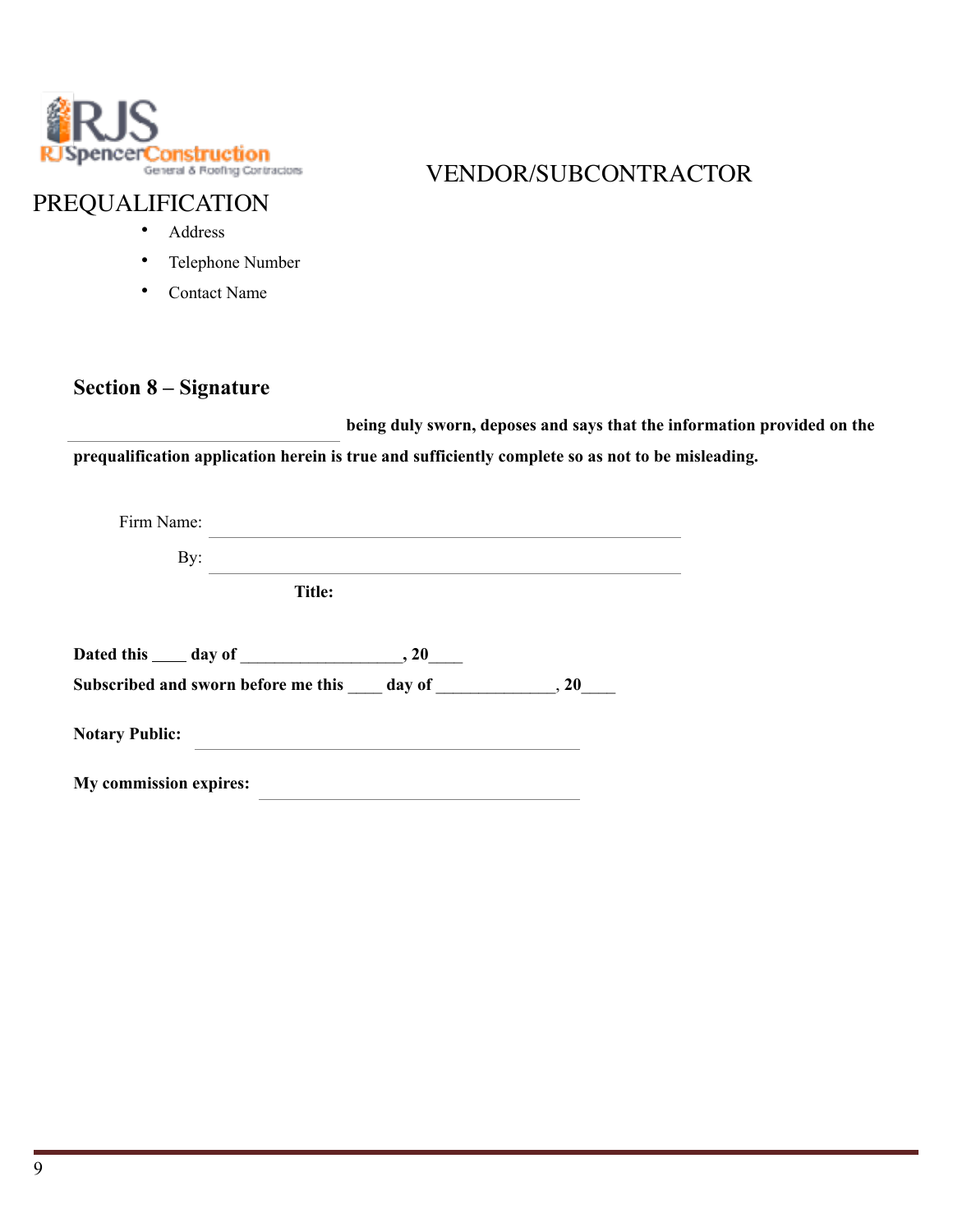

| <b>Division</b>                       | Cod<br>es | <b>Description</b>                                        | <b>Division</b> | Cod<br>es | <b>Description</b>                         |
|---------------------------------------|-----------|-----------------------------------------------------------|-----------------|-----------|--------------------------------------------|
| <b>General</b><br><b>Requirements</b> | 1100      | Summary(General<br>Contractors)                           | <b>Concrete</b> | 3000      | Concrete<br>Subcontractors                 |
|                                       | 1110      | Summary of Work (Architects)                              |                 | 3050      | Concrete Ready-Mix                         |
|                                       | 1520      | <b>Construction Facilities</b>                            |                 | 3100      | Concrete Forms<br>&Accessories             |
|                                       | 1530      | <b>Temporary Construction</b>                             |                 | 3150      | Concrete Accessories                       |
|                                       | 1740      | Cleaning                                                  |                 | 3200      | Concrete<br>Reinforcement                  |
|                                       | 1999      | Misc. General Requirements                                |                 | 3230      | <b>Stressing Tendons</b>                   |
|                                       |           |                                                           |                 | 3350      | <b>Concrete Finishing</b>                  |
| <b>Site Construction</b>              | 2050      | <b>Demolition Contractors</b>                             |                 | 3410      | Plant-Precast Structural<br>Concrete       |
|                                       | 2110      | Excavation, Removal,<br>Handling of Hazardous<br>Material |                 | 3450      | Plant-Precast<br>Architectural Concrete    |
|                                       | 2200      | Site Preparation                                          |                 | 3470      | Tilt-Up Precast<br>Concrete                |
|                                       | 2230      | Site Clearing                                             |                 | 3490      | Glass-Fiber-Reinforced<br>Precast Concrete |
|                                       | 2250      | Shoring and Underpinning                                  |                 | 3520      | Lightweight Concrete<br>Roof Insulation    |
|                                       | 2300      | Earthwork                                                 |                 | 3540      | Cementitious<br>Underlayment               |
|                                       | 2360      | Soil Treatment                                            |                 | 3999      | Misc. Concrete                             |
|                                       | 2370      | Erosion and Sedimentation<br>Control                      |                 |           |                                            |
|                                       | 2455      | <b>Driven Piles</b>                                       | <b>Masonry</b>  | 4060      | Masonry Contractor                         |
|                                       | 2465      | <b>Bored Piles</b>                                        |                 | 4070      | Masonry<br>Subcontractors (Unit<br>Price)  |
|                                       | 2475      | Caissons                                                  |                 | 4090      | Masonry Accessories                        |
|                                       | 2490      | Anchors                                                   |                 | 4100      | <b>Masonry Units (Brick</b><br>Material)   |
|                                       | 2510      | Water Distribution                                        |                 | 4230      | Calcium Silicate<br>Masonry Units          |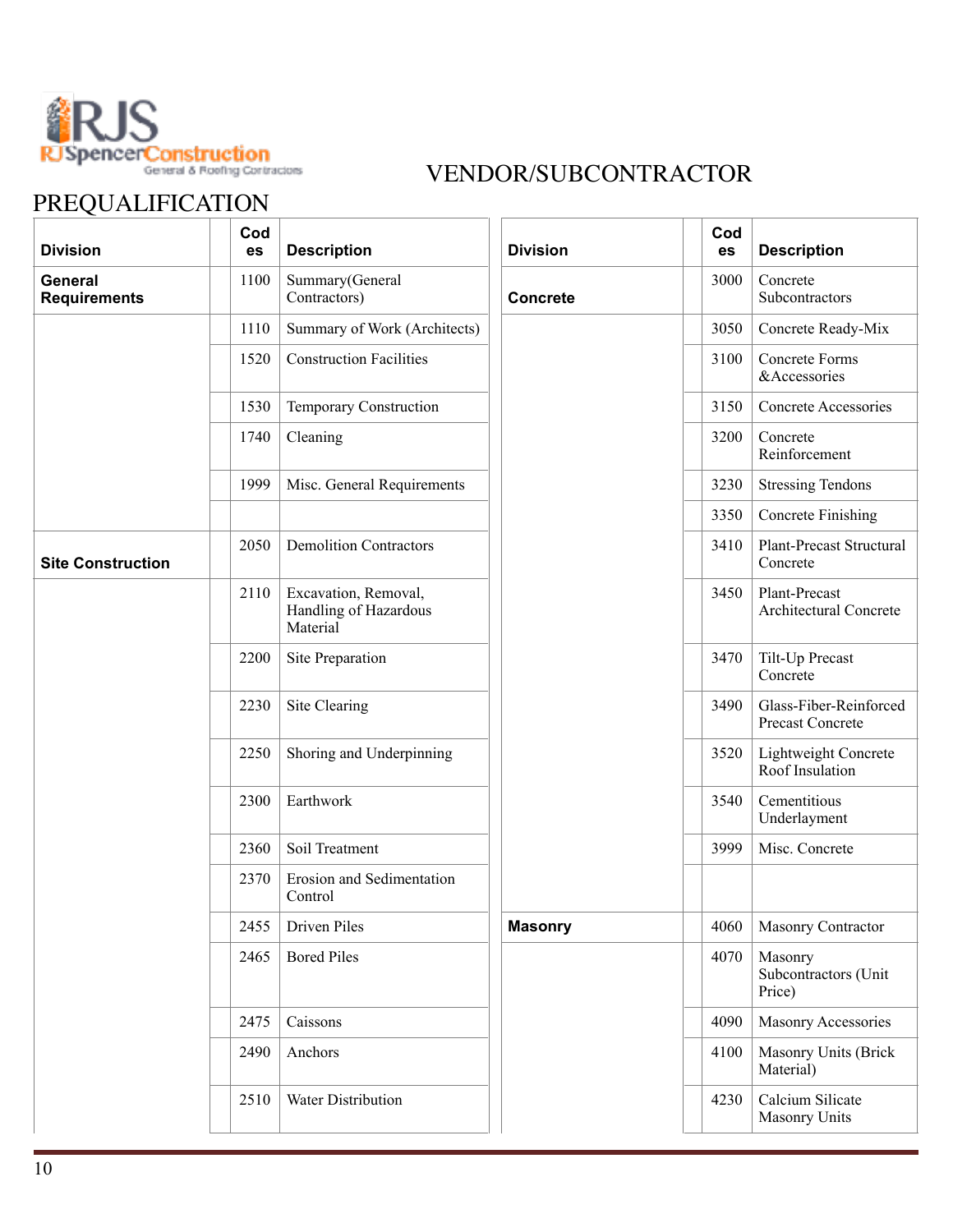

| PREQUALIFICATION           |      |                                                                   |                                     |      |                                    |
|----------------------------|------|-------------------------------------------------------------------|-------------------------------------|------|------------------------------------|
|                            | 2630 | Storm Drainage                                                    |                                     | 4720 | <b>Cast Stone</b>                  |
|                            | 2750 | <b>Asphalt Pavement</b>                                           |                                     | 4940 | <b>Stone Cleaning</b>              |
|                            | 2770 | Curbs and Gutters                                                 |                                     |      |                                    |
|                            | 2775 | Sidewalks                                                         | <b>Metals</b>                       | 5100 | <b>Structural Metal</b><br>Framing |
|                            | 2780 | <b>Unit Pavers</b>                                                |                                     | 5150 | <b>Steel Erection</b>              |
|                            | 2790 | Athletic & Recreational<br>Surfaces                               |                                     | 5200 | Metal Joists                       |
|                            | 2810 | <b>Irrigation System</b>                                          |                                     | 5300 | Metal Deck                         |
|                            | 2815 | Fountains                                                         |                                     | 5400 | Cold-Formed Metal<br>Framing       |
|                            | 2820 | Fences and Gates                                                  |                                     | 5500 | Metal Support                      |
|                            | 2830 | <b>Retaining Walls</b>                                            |                                     | 5700 | Ornamental Metal                   |
|                            |      |                                                                   |                                     | 5715 | <b>Fabricated Spiral Stairs</b>    |
|                            |      |                                                                   |                                     | 5800 | <b>Expansion Control</b>           |
|                            | Cod  |                                                                   |                                     | Cod  |                                    |
| <b>Division</b>            | es   | <b>Description</b>                                                | <b>Division</b>                     | es   | <b>Description</b>                 |
| <b>Wood &amp; Plastics</b> | 6100 | Rough Carpentry                                                   | <b>Doors &amp; Windows</b><br>Cont. | 8400 | Entrances & Storefronts            |
|                            | 6110 | Wood Framing                                                      |                                     | 8460 | Automatic Entrance<br>Doors        |
|                            | 6130 | Heavy Timber Construction                                         |                                     | 8550 | Wood Windows                       |
|                            | 6170 | Prefabricated Structural Wood<br>(Wood Roof Trusses)              |                                     | 8600 | Skylights                          |
|                            | 6175 | <b>Erect Prefabricated Structural</b><br>Wood (Wood Roof Trusses) | <b>Finishes</b>                     |      |                                    |
|                            | 6200 | Finish Carpentry                                                  |                                     | 9260 | Gypsum Board<br>Assemblies         |
|                            | 6400 | Architectural Woodwork                                            |                                     | 9300 | Tile                               |
|                            | 6500 | <b>Structural Plastics</b>                                        |                                     | 9510 | <b>Acoustical Ceilings</b>         |
|                            | 6600 | <b>Plastic Fabrications</b>                                       |                                     | 9600 | Flooring Resilient &<br>Carpet     |
|                            |      |                                                                   |                                     | 9620 | <b>Specialty Flooring</b>          |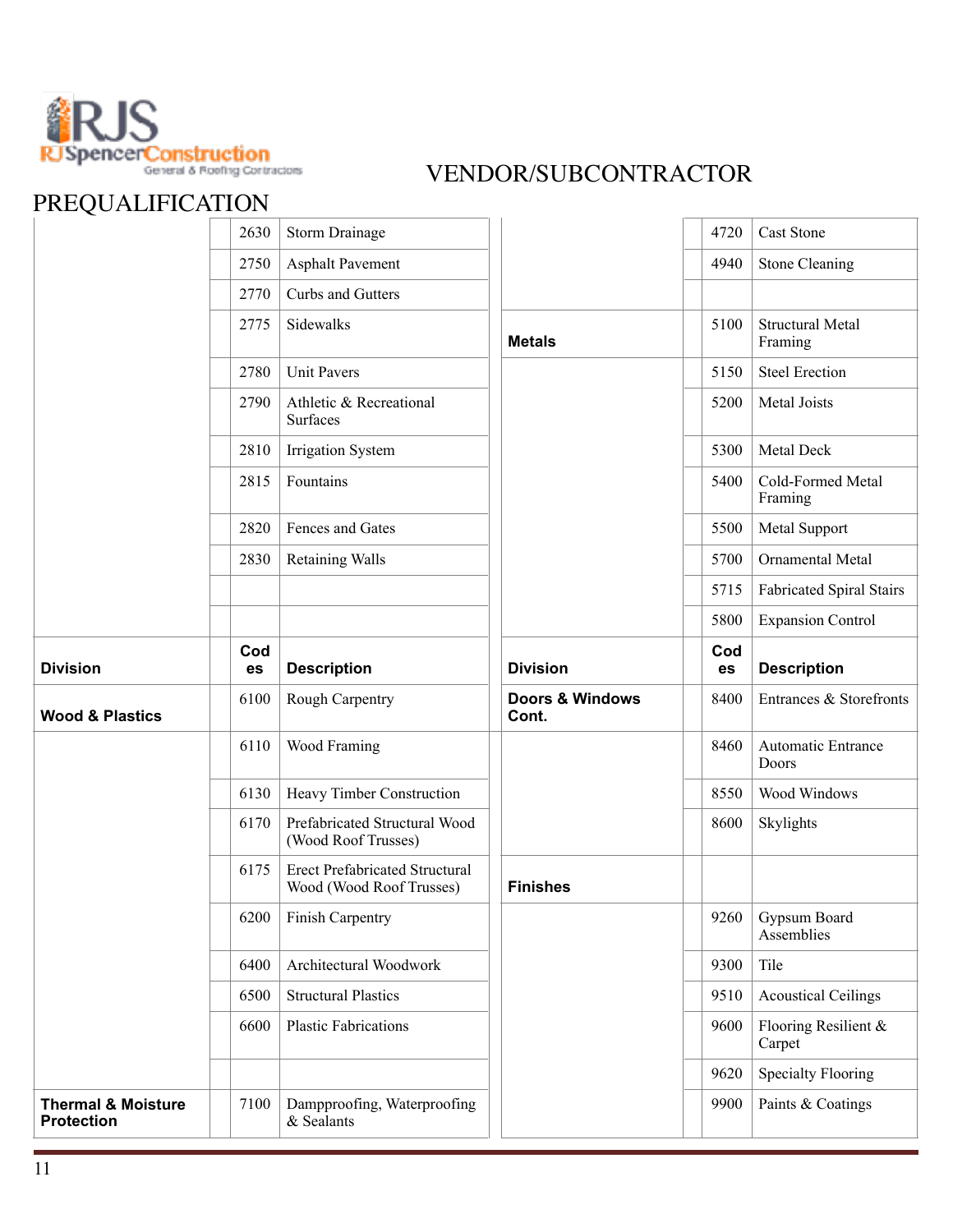

|                            | 7210 | <b>Building Insulation</b>                     | <b>Specialties</b> |                          |                                |
|----------------------------|------|------------------------------------------------|--------------------|--------------------------|--------------------------------|
|                            | 7240 | Exterior Insulation & Finish<br>Systems (EIFS) |                    | 1010<br>$\boldsymbol{0}$ | Visual Display Boards          |
|                            | 7300 | Shingles, Roof Tiles & Roof<br>Coverings       |                    | 1011<br>$\boldsymbol{0}$ | Chalkboards                    |
|                            | 7400 | Roofing & Siding Panels                        |                    | 1011<br>5                | Markerboards                   |
|                            | 7430 | <b>Composite Panels</b>                        |                    | 1015<br>$\overline{0}$   | Compartments &<br>Cubicles     |
|                            | 7450 | Fiber-Reinforced Cementitious<br>Panels        |                    | 1019<br>$\mathbf{0}$     | Cubicles                       |
|                            | 7500 | Membrane Roofing                               |                    | 1020<br>$\overline{0}$   | Louvers & Vents                |
|                            | 7700 | Roof Specialties &<br>Accessories              |                    | 1026<br>$\overline{0}$   | Wall & Corner Guards           |
|                            | 7710 | Manufactured Roof Specialties                  |                    | 1027<br>$\boldsymbol{0}$ | <b>Access Flooring</b>         |
|                            | 7720 | Roof Accessories                               |                    | 1030<br>$\overline{0}$   | Fireplaces & Stoves            |
|                            | 7810 | Applied Fireproofing                           |                    | 1035<br>$\boldsymbol{0}$ | Flagpoles                      |
|                            | 7840 | Firestopping                                   |                    | 1040<br>$\boldsymbol{0}$ | <b>Identification Devices</b>  |
|                            |      |                                                |                    | 1050<br>$\mathbf{0}$     | Lockers                        |
| <b>Doors &amp; Windows</b> | 8100 | Metal Doors, Frames,<br>Hardware               |                    | 1052<br>0                | Fire Protection<br>Specialties |
|                            | 8150 | Door & Hardware Installation                   |                    | 1053<br>$\boldsymbol{0}$ | Protective Covers              |
|                            | 8310 | Access Doors & Panels                          |                    | 1055<br>0                | <b>Postal Specialties</b>      |
|                            | 8320 | Detention Doors & Frames                       |                    | 1060<br>5                | Wire Mesh Partitions           |
|                            | 8330 | Coiling Doors & Grilles                        |                    | 1065<br>0                | <b>Operable Partitions</b>     |
|                            | 8380 | <b>Traffic Doors</b>                           |                    | 1067<br>$\boldsymbol{0}$ | <b>Storage Shelving</b>        |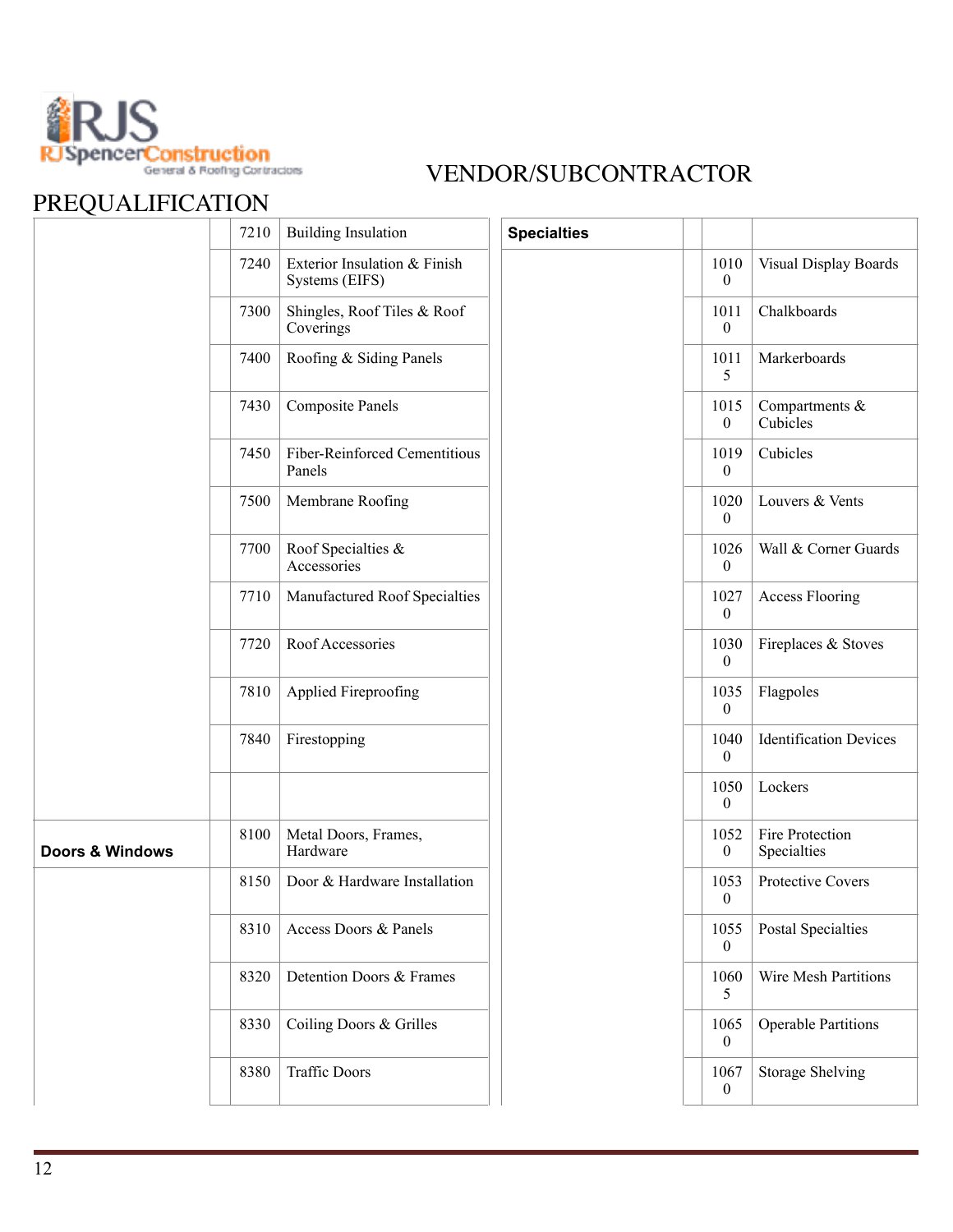

|                    |                          |                                                        |                          | 1070<br>$\overline{0}$   | <b>Exterior Protection</b>          |
|--------------------|--------------------------|--------------------------------------------------------|--------------------------|--------------------------|-------------------------------------|
|                    |                          |                                                        |                          | 1080<br>$\boldsymbol{0}$ | Toilet, Bath, Ldry.<br>Access.      |
| <b>Division</b>    | Cod<br>es                | <b>Description</b>                                     | <b>Division</b>          | Cod<br>es                | <b>Description</b>                  |
| <b>Equipment</b>   | 1104<br>$\boldsymbol{0}$ | <b>Ecclesiastical Equipment</b>                        | <b>Conveying Systems</b> | 1420<br>$\mathbf{0}$     | Elevators                           |
|                    | 1105<br>$\boldsymbol{0}$ | Library Equipment                                      |                          | 1458<br>$\boldsymbol{0}$ | Pneumatic Tube<br>Systems           |
|                    | 1106<br>$\mathbf{0}$     | Theatre & Stage Equipment                              |                          |                          |                                     |
|                    | 1107<br>$\overline{0}$   | <b>Instrumental Equipment</b>                          | <b>Mechanical</b>        | 1530<br>$\boldsymbol{0}$ | Fire Protection Piping              |
|                    | 1111<br>$\mathbf{0}$     | Commercial Laundry & Dry-<br><b>Cleaning Equipment</b> |                          | 1540<br>$\boldsymbol{0}$ | Plumbing Fixtures,<br>Equipment     |
|                    | 1113<br>$\mathbf{0}$     | Audio-Visual Equipment                                 |                          | 1580<br>$\boldsymbol{0}$ | Air Distribution                    |
|                    | 1115<br>$\mathbf{0}$     | Parking Control Equipment                              |                          | 1593<br>5                | <b>Building Systems</b><br>Controls |
|                    | 1116<br>$\boldsymbol{0}$ | Loading Dock Equipment                                 |                          | 1599<br>9                | Misc. Mechanical Items              |
|                    | 1117<br>$\mathbf{0}$     | Solid Waste Handling<br>Equipment                      |                          |                          |                                     |
|                    | 1140<br>$\boldsymbol{0}$ | Food Service Equipment                                 | <b>Electrical</b>        | 1600<br>$\boldsymbol{0}$ | <b>Electrical General</b>           |
|                    | 1145<br>$\boldsymbol{0}$ | Residential Equipment                                  |                          | 1640<br>$\boldsymbol{0}$ | Low Voltage<br>Distribution         |
|                    | 1147<br>$\boldsymbol{0}$ | Darkroom Equipment                                     |                          | 1699<br>9                | Misc. Electrical Items              |
|                    | 1148<br>$\mathbf{0}$     | Athletic, Recreational &<br>Therapeutic Equipment      | <b>OTHER</b>             |                          |                                     |
|                    | 1160<br>$\mathbf{0}$     | Laboratory Equipment                                   |                          |                          |                                     |
|                    | 1170<br>$\boldsymbol{0}$ | Medical Equipment                                      |                          |                          |                                     |
| <b>Furnishings</b> | 1230<br>$\overline{0}$   | Manufactured Casework                                  |                          |                          |                                     |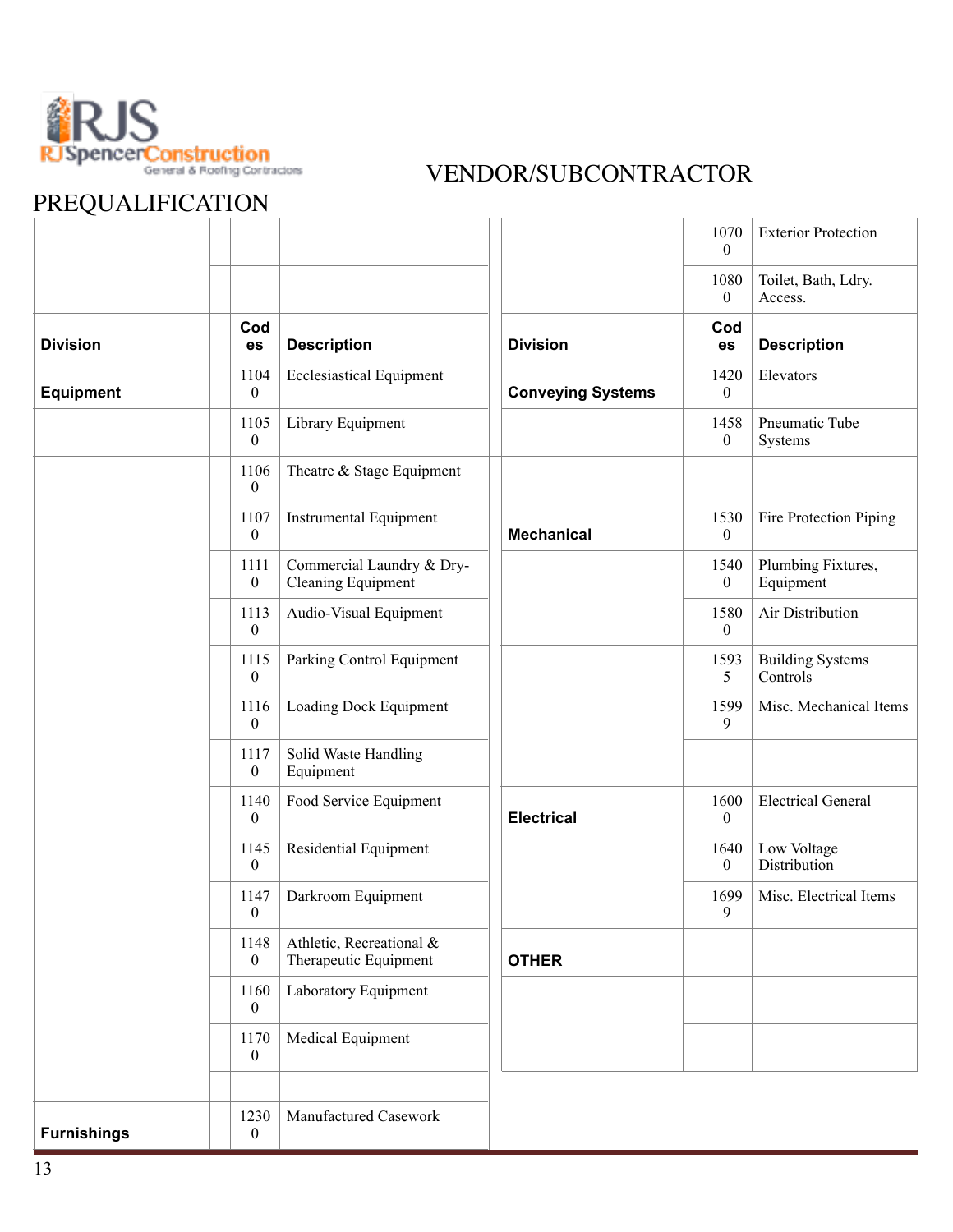

|                             | 1235<br>$\Omega$         | <b>Residential Casework</b>   |
|-----------------------------|--------------------------|-------------------------------|
|                             | 1248<br>$\boldsymbol{0}$ | Rugs & Mats                   |
|                             | 1249<br>$\theta$         | <b>Window Treatments</b>      |
|                             | 1260<br>$\boldsymbol{0}$ | Multiple Seating              |
|                             | 1261<br>$\theta$         | <b>Fixed Audience Seating</b> |
|                             | 1266<br>$\theta$         | <b>Telescoping Stands</b>     |
|                             | 1267<br>$\theta$         | Pews & Benches                |
|                             |                          |                               |
| <b>Special Construction</b> | 1303<br>$\overline{0}$   | <b>Special Purpose Rooms</b>  |
|                             | 1309<br>$\boldsymbol{0}$ | <b>Radiation Protection</b>   |
|                             | 1310<br>$\boldsymbol{0}$ | <b>Lighting Protection</b>    |
|                             | 1312<br>$\boldsymbol{0}$ | Pre-Engineered Structures     |
|                             | 1315<br>$\mathbf{0}$     | <b>Swimming Pools</b>         |
|                             | 1317<br>$\boldsymbol{0}$ | Tubs & Pools                  |
|                             | 1320<br>$\boldsymbol{0}$ | <b>Storage Tanks</b>          |
|                             |                          |                               |